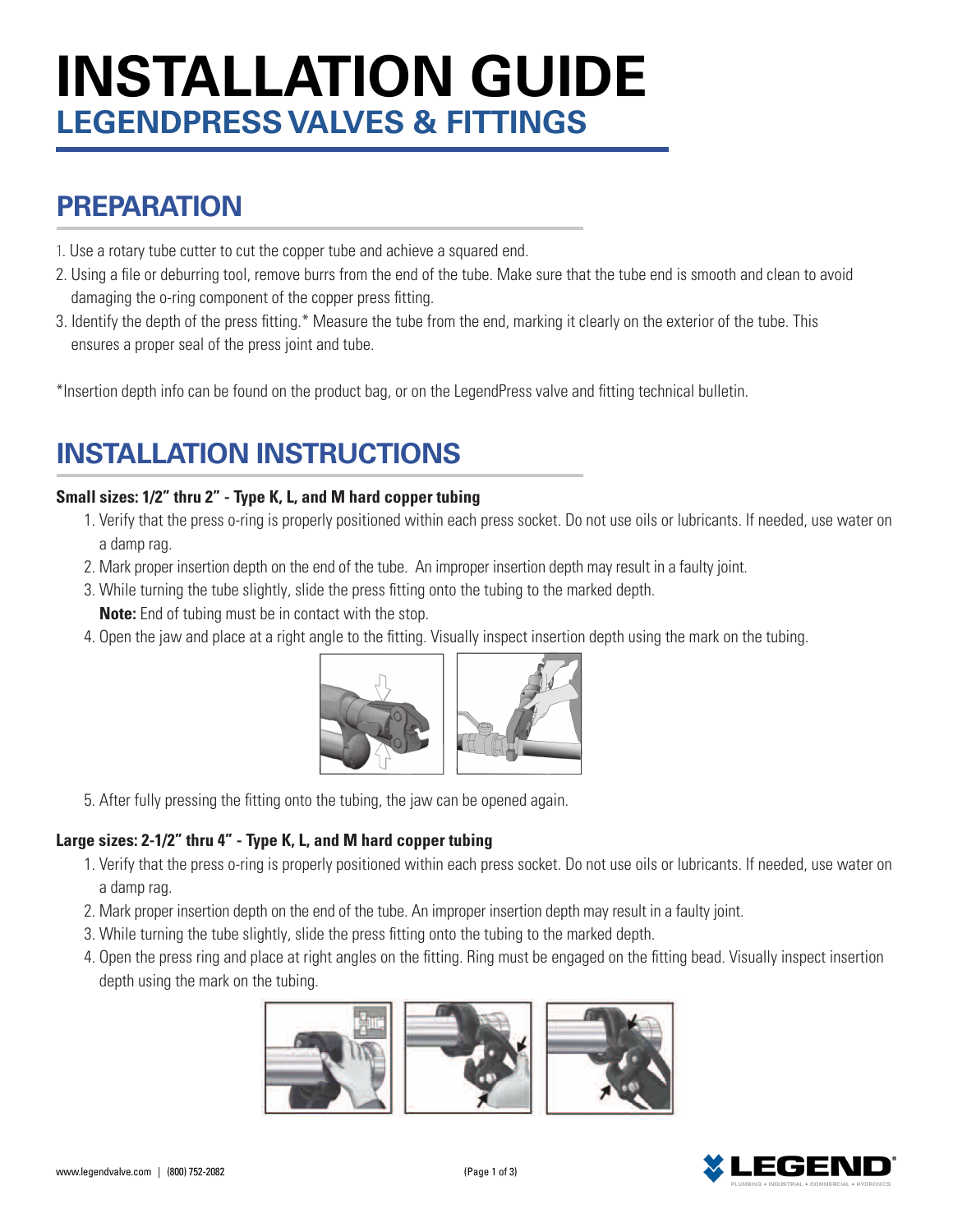- 5. Open the pressing tongs and place them onto the press ring. Keep extremities and foreign objects away from the ring and pressing tongs during the pressing process to prevent injury or incomplete press.
- 6. Press the joint. Hold the trigger until the pressing tongs have engaged the ring. The jaws must completely close to ensure a proper press.\*\*

#### **WARNING: Read and understand all instructions before installing these Press Fittings. Failure to follow instructions may result in extensive property damage and serious injury.**

*\*\*Where these instructions conflict or differ from the tool manufacturers, follow the tool manufacturers instructions.*

### **LEAK TESTING**

Unpressed connections are located by pressurizing the system with air or water. Fitting sizes 1/2" thru 2" have special o-rings to aid in this process.

When testing with water the proper pressure range is 15 psi to 85 psi maximum. Leak testing with air can be dangerous at high pressures. When testing with compressed air the proper pressure range is 1 psi to 15 psi maximum. If an unpressed fitting is found, make sure that the tubing is fully inserted before the fitting is pressed. Following a successful leak test, the system may be pressure tested up to 200 psi if required by local code requirements or by project specifications.

### **MINIMUM DISTANCE BETWEEN PRESS JOINTS (FOR VALVES & FITTINGS)**

To ensure a reliable press, a minimum distance between press fittings must be maintained. See "Chart A" below for distances. Failure to provide the minimum distance may result in an improper seal. On press connections that have the minimum distance between fittings, it is imperative that the tube is fully inserted into each fitting. **It is required that the press tool is rotated at the same angle as the adjacent joint so that when the copper flats are formed by the second pressed fitting, it does not create a leak path in the first fitting.**



#### **CHART A**

| <b>Minimum Distance Between Press Fittings</b> |                  |                  |                         |                        |      |           |                  |        |               |  |
|------------------------------------------------|------------------|------------------|-------------------------|------------------------|------|-----------|------------------|--------|---------------|--|
| <b>Nominal Tubing Size</b>                     | 1/0''            | 3/4"             | $A$ $II$                | $1 - 1/4"$             |      | $\bigcap$ | 10 <sup>11</sup> | $\sim$ |               |  |
| Minimum Distance (in.)                         | 10 <sup>11</sup> | 10 <sup>11</sup> | 10 <sup>11</sup><br>. . | $\sqrt{2}$<br><u>_</u> | 5/8" | 3/4"      | $3/\Delta''$     | 3/4"   | $2/\Lambda''$ |  |